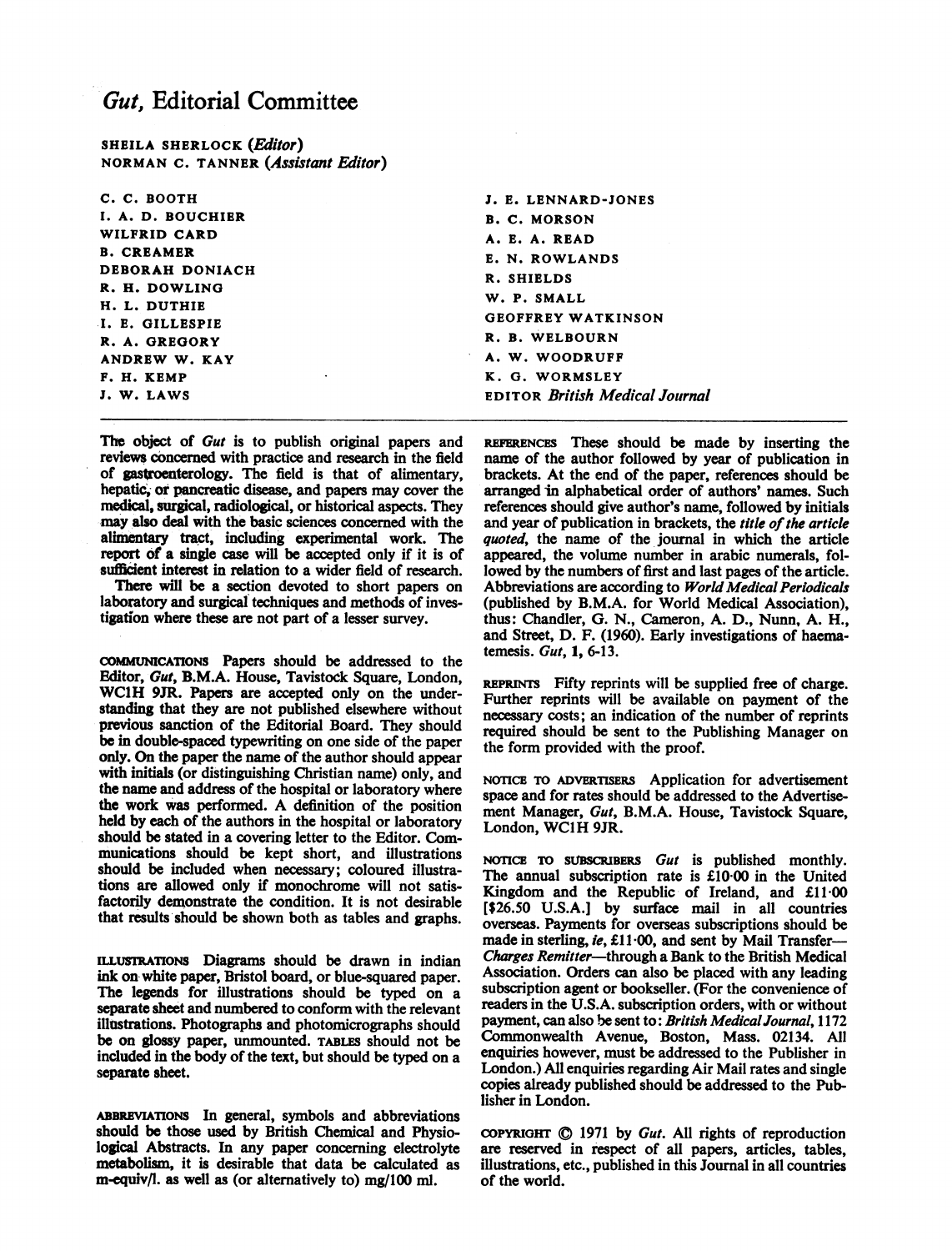We wish to thank all those consultants who referred cases for study and the nursing staff and registrars for diligent collection of data.

References

- Bockus, H. L. (1963). Gastroenterology, 2nd ed., p. 321. Saunders, Philadelphia.
- Farb, S., and Tornetta, F. J. (1965). Topical endoscopic anesthesia with two new adjuncts. Eye, Ear, Nose, Thr. Monthly, 44 (10), (Abstr.), 56-58.
- Ferrari, H. A., and Stephen, C. R. (1967). Bronchoscopy and esophagoscopy under neuroleptanalgesia with droperidol-fentanyl. J. thorac. cardiovasc. Surg., 54, 143-149.
- Findlay, C. W., Jr. (1962). The value of promethazine hydrochloride

in preparing patients for peroral endoscopy. Amer. Rev. resp. Dis., 86, 272-274.

- Jones, F. A., Gummer, J. W. P., and Lennard-Jones, J. E. (1968). Clinical Gastroenterology, 2nd ed., p. 821. Blackwell, Oxford.
- Mayes, G. R., Kehoe, E. L., Friedman, E., and Belher, J. (1970). Pre-endoscopic medication: parenteral diazepam used adjunctively. Gastroint. Endosc., 26. 187-193.
- Rider, J. A., Puletti, E. J., and Desai, D. C. (1970). The use of diazepam in esophagoscopy and gastroscopy. (Abstr.), Gastroenterology, 58, 1075.
- Smeeton, W. M. (1966). Experiences with neuroleptanalgesia. Neuroleptanalgesia in anaesthetic practice. In Proceedings of the First Australian Symposium on Neuroleptanalgesia, p. 49.
- Ticktin, H. E., and Trujillo, N. P. (1965). Evaluation of diazepam for<br>pre-endoscopy medication. Amer. J. dig. Dis., 10, 979-984.
- Ticktin, H. E., and Trujillo, N. P. (1968). Further experience with diazepam for pre-endoscopic medication. Gastroint. Endosc., 15, 91-92.

# The August 1971 Issue

### THE AUGUST <sup>1971</sup> ISSUE CONTAINS THE FOLLOWING PAPERS

Immunofluorescent localization of secretin in the canine duodenum JULIA M. POLAK, S. BLOOM, I. COULLING, AND A. G. E. PEARSE

An evaluation of  $113$ mindium DTPA chelate in the measurement of gastric emptying by scintiscanning R. C. HEADING, P. TOTHILL, A. J. LAIDLAW, AND D. J. C. SHEARMAN

The effect of diazepam on human gastric secretion D. BIRNBAUM, F. KARMELI, AND MAKONNEN TEFERA

Effect of food on serum gastrin evaluated by radioimmunoassay M. G. KORMAN, C. SOVENY, AND J. **HANSKY** 

Alimentary transit and supersensitivity after vagotomy in the rat L. V. GUTIERREZ, N. KOCAK, AND ALAN G. COX

Electrical stimulation and insulin tests used with bilateral selective vagotomy D. HOLLANDERS

The role of bile salts in diarrhoea of patients with ulcerative colitis T. A. MIETTINEN

Argentaffin cells in ulcerative colitis J. M. SKINNER, R. WHITEHEAD, AND JUAN PIRIS

Gastric ulcer and gastritis M. W. L. GEAR, S. C. TRUELOVE, AND R. WHITEHEAD

ABO blood groups, secretor status, salivary protein, and serum and salivary immunoglobulin concentrations J. G. WAISSBLUTH AND M. J. S. LANGMAN

Determinants of salivary response to mechanical stimulation ANDRE L. BLUM AND GABRIEL M. MAKHLOUF

Polyethylene glycol 4000 as a continuously administered non-absorbable faecal marker for metabolic balance studies in human subjects R. WILKINSON

#### **Technique**

A modification of charcoal adsorption immunoassay of gastric intrinsic factor H. A. GHAZI AND VALERIE ANNERSON

Progress report Intestinal schistosomiasis H. A. K. **HOWLAND** 

Progress report The intestinal brush border R. HOLMES

Notes and activities

Copies are still available and may be obtained from the PUBLISHING MANAGER, BRITISH MEDICAL ASSOCIATION, TAVISTOCK SQUARE, LONDON, WC1H 9JD, price 87<sup>1</sup>p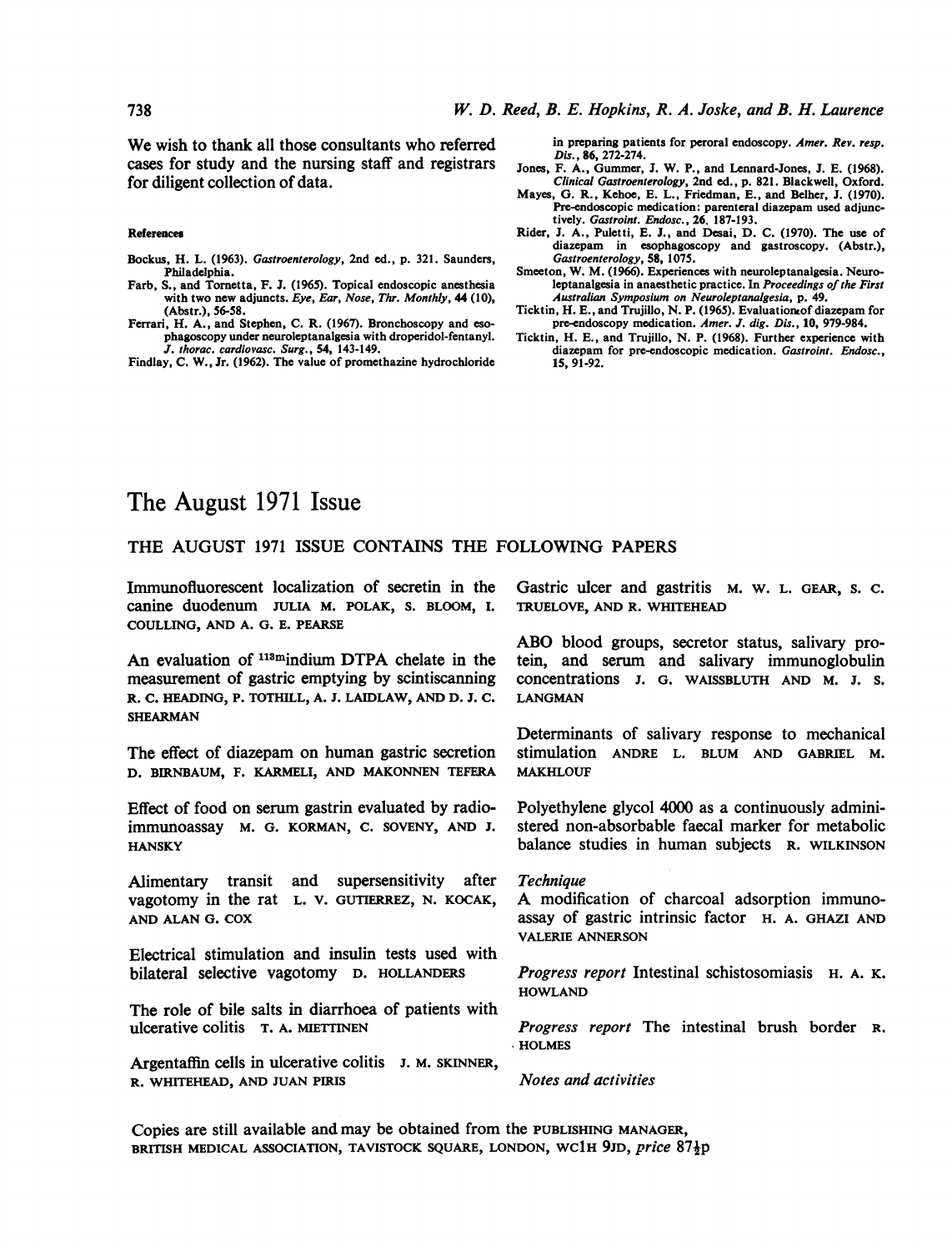### Notes and activities

The Ninth International Congress of Gastroenterology will be held in Paris from 5 to 12 July 1972. There will be 10 symposia on the following subjects:-'Action du pneumogastrique sur l'estomac', 'Absorption cellulaire intestinale', 'Enteropathies sensibles au gluten', 'Manifestations digestives des tumeurs hormono-secretantes', 'Confrontation de la radiologie et de l'endoscopie dans l'exploration du tube digestif', 'Arterites abdominales', 'Traitement de <sup>l</sup>'insuffisance hepato-cellulaire aigue et chronique', 'Hemorragies digestives des cirrhotiques', 'Exploration fonctionnelle du pancreas exocrine', and 'Resultats eloignes de la chirurgie pancreatique'. All correspondence should be addressed to S.O.C.F.I., <sup>7</sup> rue Michel-Ange, F 75-Paris 16e, France.

#### British Society of Digestive Endoscopy

The inaugural meeting of this Society will be held in Newcastle upon Tyne on Thursday 23 September 1971. Further details will be circulated to members of the British Society of Gastroenterology with the programme of the Annual Meeting, or may be obtained from Dr K. F. R. Schiller, St Peter's Hospital, Chertsey, Surrey.

Course in Practical Gastroenterology This course will take place in the Department of Medicine, University of Erlangen-Nuremberg, under the guidance of Professor L. Demling on 29 and 30 October 1971. Further information can be obtained from Dr M. Classen, Medizinische Universitatsklinik, 8520 Erlangen, Krankenhausstrasse 12, Germany. Another course on Gastroenterological Endoscopy, Biopsy, and Cytology will be held from 25 to 28 October 1971 at the same Department. Further details can be obtained from Kongressbureau, Medizinische Universitatsklinik, 8520 Erlangen, Krankenhausstrasse 12, Germany.

The Czechoslovak Society of Gastroenterology will hold an international meeting from 25 to 29 June 1972 in Prague. The congress languages will include English, French, German, Russian, Czech, and Slovak with simultaneous translation. Preliminary applications and enquiries should be sent to the Secretariat of 14th Gastro-Congress, Sokolska 31, Prague 2. Czechoslovakia.

### American Gastroenterological Association Slide-audiotapes on Absorption and Malabsorption of Fat

The illustrated lectures by Drs Alan Hofmann, John R. Senior, Eric G. Wollaeger, and Fred H. Mattson may still be purchased but are no longer available on loan.

The core series consists of introductory discussions of the intestinal absorbing surface, intraluminal fat digestion, absorption and intracellular biotransformations of lipolytic products, and enterohepatic circulation of bile acids: (1) Introduction, the Absorbing Surface (no. 1727), Dr Senior (10 min, 12 slides); (2) Fat Digestion, Lipolysis, and Micelle Formation, Disorders (no. 1728), Dr Hofmann (27 min, 40 slides); (3) Fat Absorption, Intracellular Events, Disorders (no. 1729) Dr Senior (20 min, 20 slides); (4) The Enterohepatic Circulation of Bile Acids (no. 1730) Dr Hofmann (28 min, 29 slides). There are two basic lectures: (5) Properties of Pancreatic Lipase (no. 1731) Dr Mattson (25 min, 16 slides); (6) Assessment of Fat Digestion (no. 1732) Dr Hofmann (33 min, 40 slides). Three clinically orientated lectures complete the set: (7) Differential Diagnosis of Steatorrhoea (no. 1734) Dr Wolleager (30 min, 38 slides). (8) Steatorrhoea in the Blind Loop Syndrome (no. 1733) Dr Senior (21 min, 22 slides); and (9) The Usefulness of Medium Chain Triglycerides (no. 1735) Dr Senior (18 min, 19 slides).

Lectures are available on  $3\frac{3}{2}$  ips reels with  $2 \times 2$  slides; casettes are presently unavailable. The price of each lecture ranges from \$6 to \$9; if purchased as a complete set all nine cost \$55. Delivery is promised within 30 days of receipt of order. Orders from outside USA will be shipped c.o.d.; mode of transportation (surface or air freight) should be specified. Address all purchase inquiries to US<br>
General Services Administration. General Services Administration, National Archives and Records Service, National Audiovisual Center, Washington, DC 20409.

### Excerpta Medica Gastroenterology

Excerpta Medica announce that they are publishing a new monthly abstract journal in the English language. entitled Gastroenterology The publication will contain approximately 2,400 abstracts in 1971 (nine issues). Each issue will contain a computer processed subject index and index of authors, both of which are cumulated annually and published in a separate volume. The annual subscription is U.S. \$30.00 for nine issues (April-December 1971). All information from<br>Excerota Medica. Herengracht 119. Excerpta Medica, Herengracht Amsterdam, The Netherlands.

## Notes on books

Principles of Medical Statistics By Sir Austin Bradford Hill. The Lancet Limited. 1971.  $(x + 390 \text{ pages}; \text{£}1.25)$  This new edition of the standard and best known work in this field will be much welcomed by all those engaged in medical research.

Human Organ Support and Replacement: Transplantation and Artificial Prostheses Edited by James D. Hardy, published by Charles C. Thomas, Springfield, Illinois (pp. xiii  $+453$ ; price \$30.50). This brings together 20 contributions on the theory and practice of organ transplantation. There are sections on the liver, stomach, small intestine, and pancreas as well as the kidney, lungs and heart.

The Circulating Platelet Edited by Shirley A. Johnson, published by Academic Press Inc., New York (pp.  $xvi + 601$ ; price \$29.50). Gastroenterology and haematology have many common links. The platelet may not immediately spring to mind but nevertheless thrombopathies play a significant role in alimentary bleeding and the two-page list of clinical disorders includes a number of syndromes of significance to gastroenterologists. This is a major production of 601 pages.